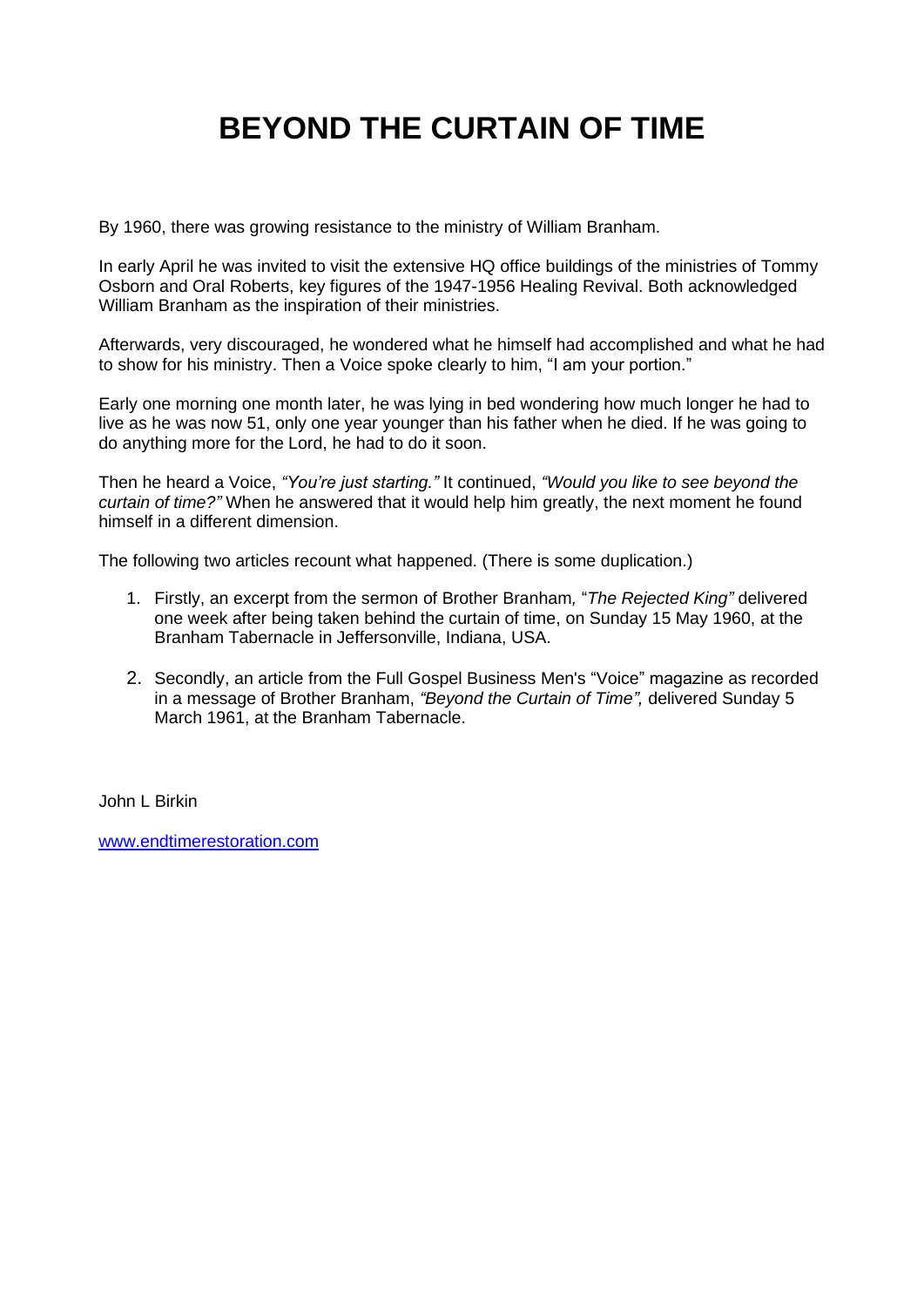## **1. BEYOND THE CURTAIN OF TIME**

*An excerpt from the sermon by Brother Branham, "The Rejected King", on Sunday 15 May 1960, at the Branham Tabernacle in Jeffersonville, Indiana, U.S.A.* 

The other morning I was laying in my bed. And I was . . . had been asleep, and I dreamed that Joseph was sick, and I had picked him up to pray for him. And when I woke up, I was very upset. I said, "Well, maybe Joseph is going to be sick."

And I looked, going before me, in a little, dark shadow, rather of a brownish color. And it seemed like it was me. And I watched it. And coming behind it was Someone white, and it was Him. I looked over to my wife, to see if she awake, that I could show her, she could see the vision. But she was sleeping.

I said, "Oh, I'm sorry, Lord. But, that's been my life, You've had to drive me to everything that I done. Every time anything would happen, I'd think it was You doing it. And I realise it was Satan trying to keep me away from it." I said, "If You could only lead me." And as I looked, I seen the prettiest face I ever saw on a man. He was in front of me, looking back. He raised His hand and got a hold of mine, and started moving this a way. The vision left me. Last Sunday morning, I was, had waken up early. That was on Saturday, this vision, On ...

Always worried, I've always thought of dying. It, me being fifty, it's, my time is not . . . didn't think was too long. And I wondered what I would be in that theophany, celestial body. "Would it be that I would see my precious friends and, say, a little white fog going by, and say, 'There goes Brother Neville,' or, he couldn't say, 'Hello, Brother Branham'? And when Jesus come, then I'd be man again." I often thought that.

I was dreaming that I was out West. And I coming down through a little sagebrush place, and my wife was with me, and we had been trout fishing. And I stopped and--and opened up the gate. And the skies were so pretty. They didn't look like they do over the valley here. They were blue, and the pretty white clouds. And I said to wife, I said, "We ought to been out here, long time ago, honey." She said, "For the children's sake, we should have been, Billy." I said, "That's . . . " And I woke up.

I thought, "I'm dreaming so much! I wonder why?" And I looked down, and she was laying by me. And I raised up on my pillow, as many of you people have done it, put my head upon the--the headboard of the bed, and put my hands behind me. And I was laying there like this. And I said, "Well, *I just wonder what it will be, the other side.* I am already fifty, and I haven't done nothing yet. If I could only do something to help the Lord, for I know I won't be mortal. Half of my time is gone, at least, or more than half. If I live to be as old as my people, still half my time is gone." And I looked around. I was laying there, fixing to get up. It was about seven o'clock. I said, "I believe I'll go down to church, this morning. If I am hoarse, I'd like to hear Brother Neville preach."

So I said, "Are you awake, honey?" And she was sleeping very soundly.

And I don't want you to miss this. It has changed me. I can't be the same Brother Branham that I was.

And I looked. And I heard Something, kept saying, *"You're just starting. Press the battle. Just keep pressing."* 

I shook my head a minute. I thought, "Well, I probably just thinking like this." You know, a person can get some imaginations. And I said, "I just probably imagined that."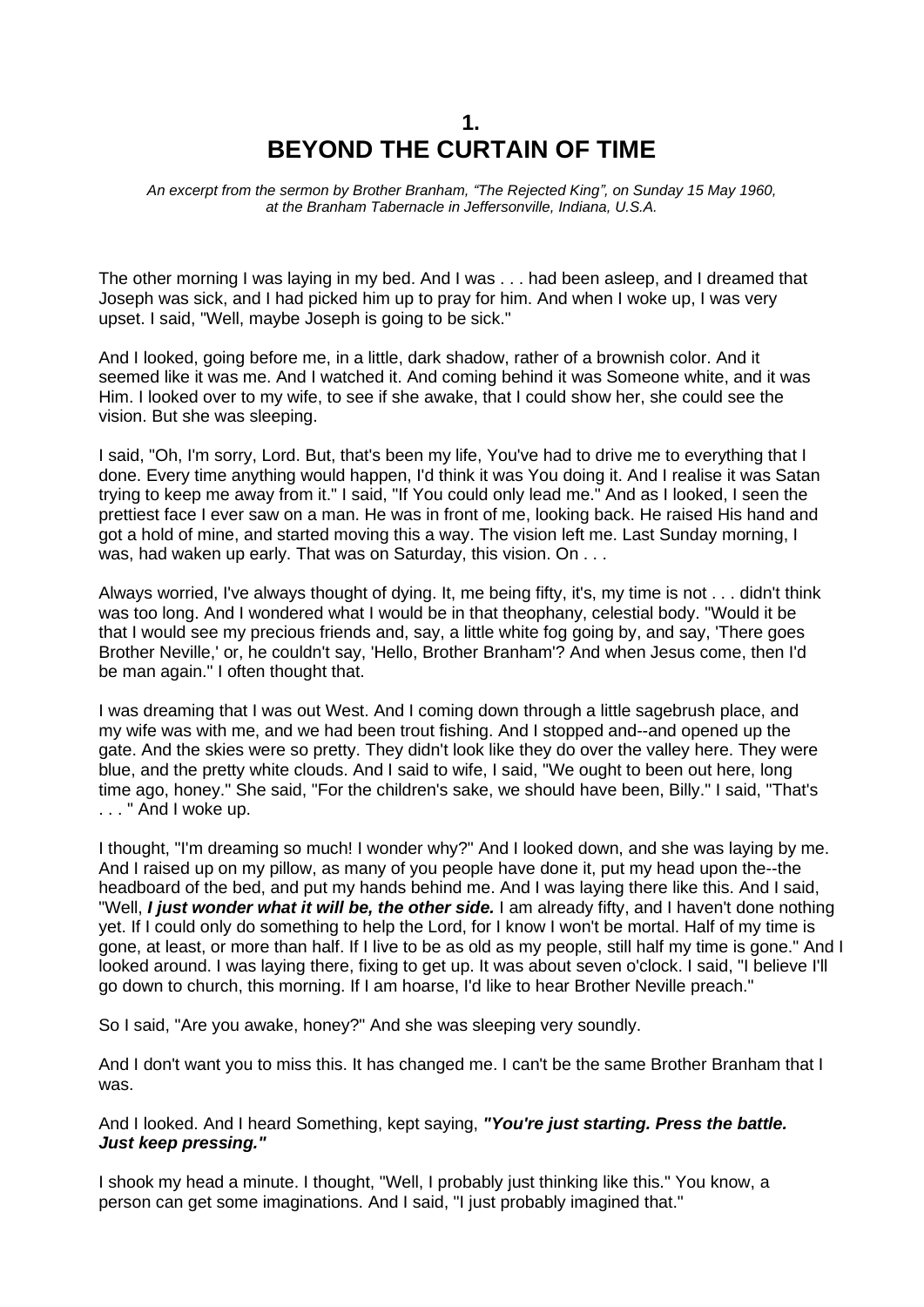It said, *"Press the battle. Keep going. Keep going."* 

I said, "Maybe I said it." And I put my lips within my teeth, and put my hand over my mouth.

#### And there It come again, said, *"Just keep pressing. If you only knew what was at the end of the road!"*

And it seemed like I could hear Graham Snelling, or somebody, that sang that song like this. They sings it here, Anna Mae and all of you all.

*I'm homesick and blue, and I want to see Jesus. I would like to hear those sweet harbour bells chime. It would brighten my path and would vanish all fears. Lord, let me look past the curtain of time.*

You've heard it sang here at the church.

#### And I heard Something say*, "Would you like to see just beyond the curtain?"*

I said, "It would help me so much."

And I looked. In just a moment, I, . . One breath I had come into a little place that slanted. I looked back, and there I was, laying on the bed. And I said, "This is a strange thing."

Now, I would not want you to repeat this. This is before my church, or my sheep that I am pastoring. Whether it was, I was in this body or out, whether it was a translation, it wasn't like any vision I ever had. I could look There, and I could look here.

And when I hit that little Place, I never seen so many people come running, screaming, "Oh, our precious brother!"

And I looked. And young women, maybe in their early twenties, eighteen to twenty, they were throwing their arms around me, and screaming, "Our precious brother!"

Here come young men, in the brilliance of young manhood. And their eyes glistening and looking like stars on a darkened night. Their teeth as white as pearl. And they were screaming, and grabbing me, and screaming, "Oh, our precious brother!"

And I stopped, and I looked. And I was young. I looked back at my old body laying there, with my hands behind my head. And I said, "I don't understand this."

And these young women throwing their arms around me. Now, I do realise this is the mixed audience, and I say this with the sweetness and with the mellowness of the Spirit. Men cannot put your arm around women without a human sensation; but it wasn't there. There was no yesterday nor tomorrow. They didn't get tired. They were . . . I never seen such pretty women in all my life. They had hair way down to their waistline; long skirts to their feet. And they were just a hugging me. It wasn't a hug like even my own sister, setting there, would hug me. They were not kissing me, and I was not kissing them. It was something that I-- I have not got the--the vocabulary, I haven't got the words to say. "Perfection" wouldn't touch it. "Superb" wouldn't even touch it, nowhere. It was something that I never . . . You just have to be There.

And I looked this way, and that way. And they were coming, by the thousands. And I said, "I don't understand this." I said, "Well, they . . . "

And here come Hope. That was my first wife. She run, and never said, "My husband." She said, "My precious brother," and when she hugged me. There was another woman standing there,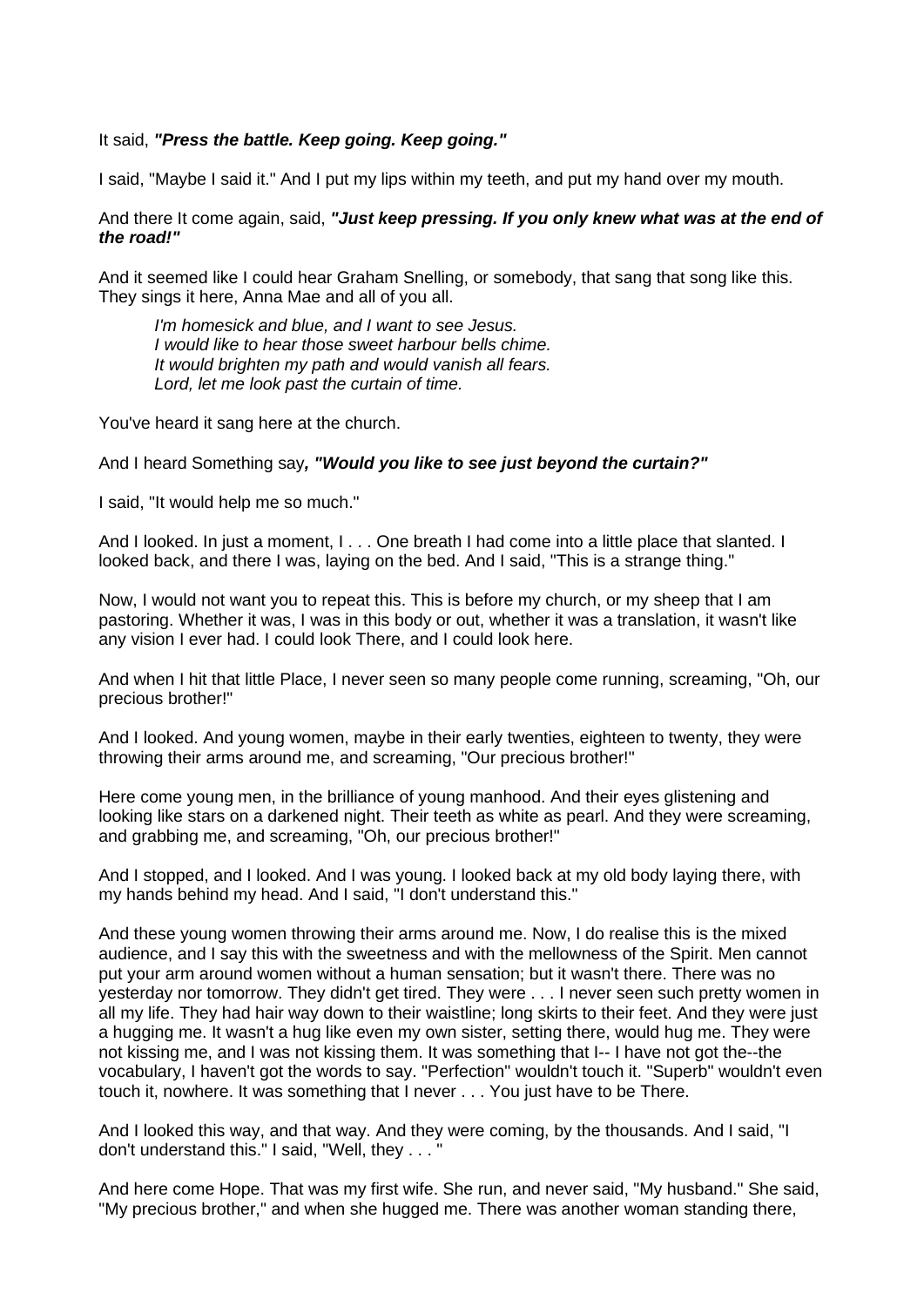that hugged me, and then Hope hugged this woman; and each one. And I thought, "Oh, this has to be something different. It can't be . . . There's something . . . " I thought, "Oh, would I ever want to go back to that old carcass again?"

I looked around then. I thought, "What is this?" And I looked, real good. And I--I said, "I--I can't understand this." But Hope seemed to be like, oh, a guest of honour. She was no different, but just like a guest of honour.

And I heard a Voice then that spoke to me, that was in the room, said, *"This is what you preached was the Holy Ghost. This is perfect Love.* And nothing can enter Here without It."

I am more determined, than ever in my life, that *it takes perfect Love, to enter There*. There was no jealousy. There was no tiredness. There was no death. Sickness could never, in There. Mortality; could--could never make you old. And the . . . They could not cry. It was just one joy.

"Oh, my precious brother!" And they took me up, and set me up on a great big high place. I thought, "I am not dreaming. I'm looking back at my--my body laying down here on the bed." And they set me up there. And I said, "Oh, I shouldn't sit up here."

And here come women and men, from both sides, just in their bloom of youth, screaming. And one woman was standing there, and she screamed, "Oh, my precious brother! Oh, we are so happy to see you Here."

I said, "I don't understand this."

And then that Voice that was speaking, from above me, said, "You know, it is written in the Bible, that, 'The prophets were gathered with their people.'"

And I said, "Yes. I remember that in the Scriptures."

Said, "Well, this is when you will gather with your people."

I said, "Then they'll be real, and I can feel them."

"Oh, yes."

I said, "But, there's millions. There's not that many Branhams."

And that Voice said, "They're not Branhams. Them is your converts. That's the ones that you've led to the Lord." And said, "Some of them women there, that you think is so beautiful, were better than ninety years old when you led them to the Lord. No wonder they're screaming, 'Our precious brother!'"

And they screamed, all at once, said, "If you hadn't have went, we wouldn't be Here."

I looked around. I thought, "Well, I don't get it."

I said, "Oh, where is Jesus? I want to see Him, so bad."

They said, "Now, He is just a little higher, right up that way." Said, "Someday He will come to you. See?" Said, "You were sent, for a leader. *And God will come. And when He does, He'll judge you according to what you taught them, first, whether they go in or not. We'll go in* according to your teaching."

I said, "Oh, I'm so glad. And, Paul, does he have to stand like this? Does Peter have to stand like this?"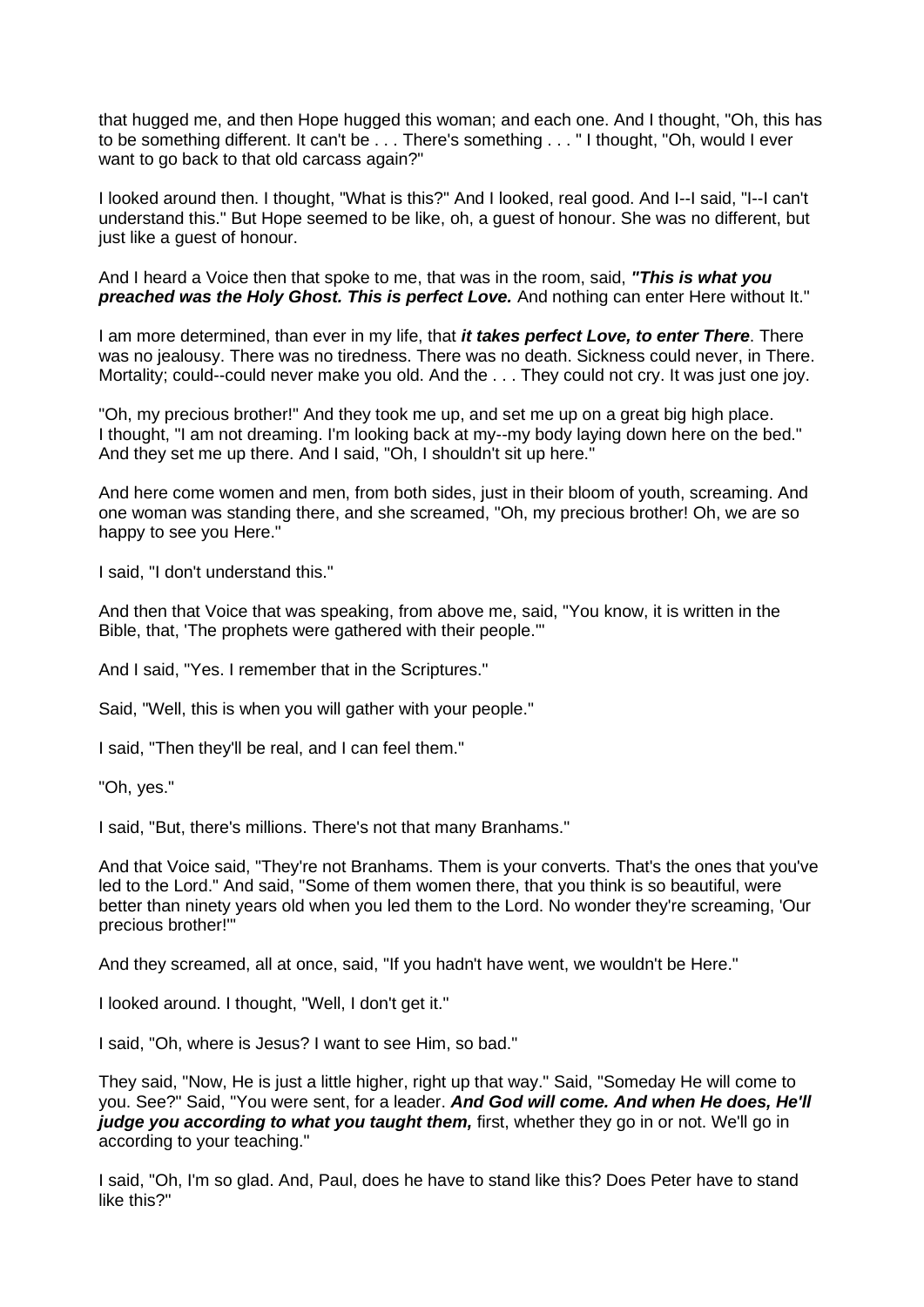"Yes."

I said, "Then I preached every Word that they preached. I never divvied from It, one side to the other. Where they baptized in the Name of Jesus Christ, I did too. Where they taught the baptism of the Holy Ghost, I did too. Whatever they taught, I did too."

And them people screamed, and said, "We know that. And we know we're going with you, someday, back to earth." Said, "*Jesus will come, and you'll be judged according to the Word that you preached us. And then if you are accepted at that time, which you will be," and said, "then you will present us to Him, as your trophies of your ministry."* Said, "You will guide us to Him, and, all together, we'll go back to the earth, to live for ever."

I said, "Do I have to return back now?"

#### "Yes. *But keep pressing on*."

I looked. And I could see the people, just as far as I could see, still coming, wanting to hug me, screaming, "Our precious brother!"

Just then a Voice said, *"All that you ever loved, and all that ever loved you, God has given you Here."* And I looked. And here come my old dog, come walking up. Here come my horse, and laid his head upon my shoulder, and nickered. Said, *"All that you ever loved, and all that ever loved you, God has given them into your hand, through your ministry."*

And I felt myself move from that beautiful Place.

And I looked around. I said, "Are you awake, honey?" She was still asleep.

#### *And I thought, "O God! Oh, help me, O God. Never let me compromise with one Word. Let me stay right straight on that Word, and preach It. I don't care what comes or goes, what anybody does; how many Sauls of sons of Kish, rise, how many this, that, or the other. Let me, Lord, press to that Place. All fear of death . . .*

I say this, with my Bible before me, this morning. I've got a little boy there, four years old, to be raised. I got a nine- year-old girl; and a teen-ager, that I'm thankful for, that's turned the way of the Lord. God, let me live, to bring them up in the admonition of God.

Above that, the whole world seems to scream to me, ninety- year-old women and men, and all kinds. "If you hadn't have went, we wouldn't been Here."

And, God, let me press the battle. But if it comes to dying, I am no more . . . It would be a joy, it would be a pleasure, to enter, from this corruption and disgrace.

If I could make, up yonder, one hundred billion miles high, a square block, and that's perfect Love; each step this way, it narrows, until we get down to where we are now. It would be just merely a shadow of corruption, that little something that we can sense and feel that there is something somewhere. We don't know what It is.

Oh, my precious friends, my beloved, my darlings of the Gospel, my begotten children unto God, listen to me, your pastor. You, I wish there was some way I could explain it to you. There's no words; I couldn't find it; it's not found anywhere. But *just beyond this last breath, is the most glorious thing that you ever ... There is no way to explain it. There's no way. I just can't do it. But whatever you do, friend, lay aside everything else till you get perfect Love. Get to a spot that you can love everybody, every enemy, everything else.*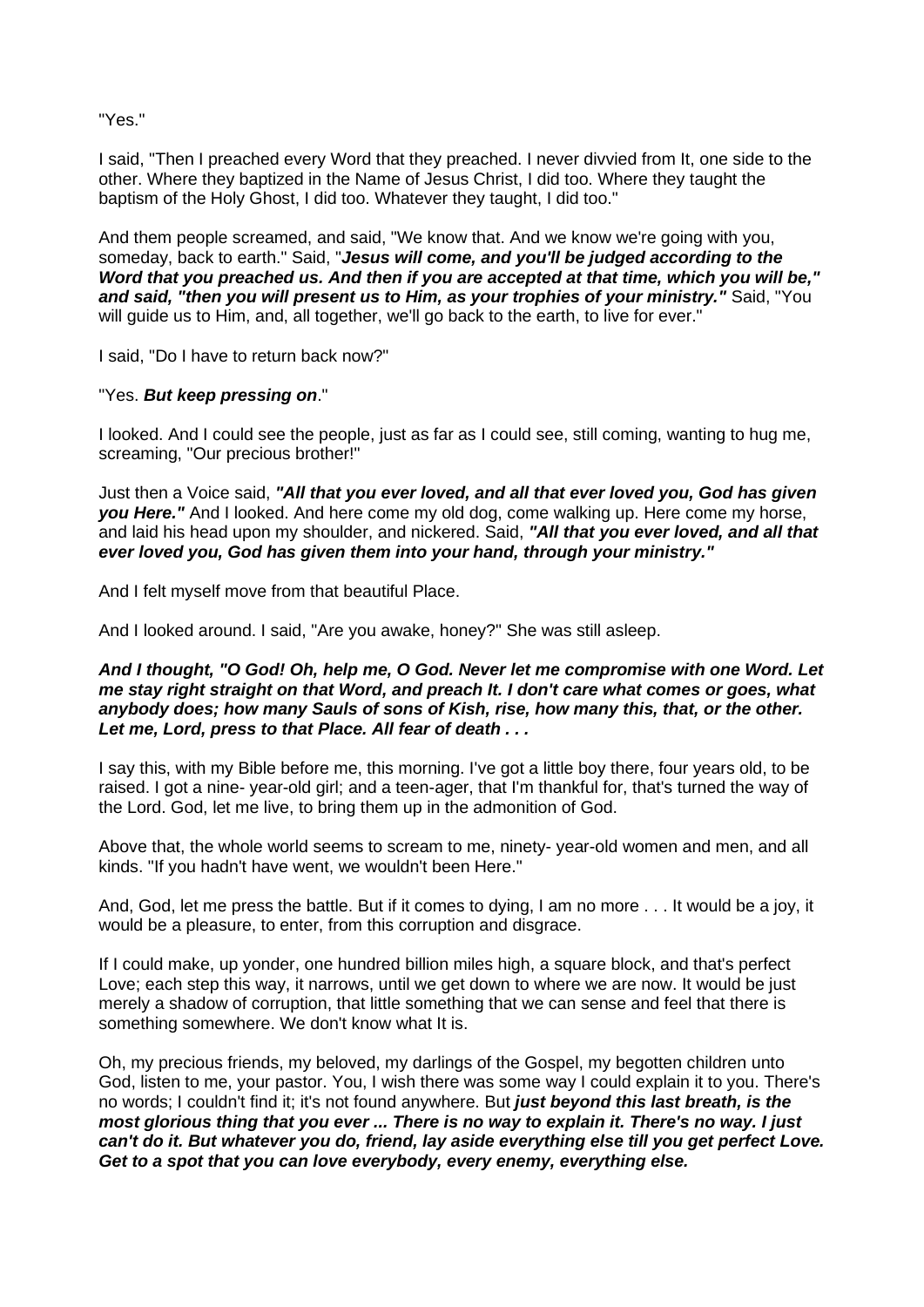That one visit There, to me, has made me a different man. I can never, never, never be the same Brother Branham that I was. Whether the planes are rocking, whether the lightning is a flashing; whether the spy has a gun on me. Whatever it is, it doesn't matter. I'm going to press the battle, by the grace of God. For, I've preached the Gospel to every creature and every person that I can, persuading them to that beautiful Land yonder.

It may seem hard. It may take a lot of strength. I don't know how much longer. We don't know, physically speaking. The . . . From my examination the other day, he said, "You've got twentyfive years of hard, good life. You're solid." That helped me. But, oh, that wasn't it. That isn't it. It's something within here. This corruption has got to put on incorruption. This mortal has got to put on immortality.

Sons of Kish may rise. I . . . All the good things they do, I have nothing evil to say against it, giving to the poor and to charity. And remember, why, Samuel told Saul, "You'll also prophesy." And many of those men are great, mighty preachers, can preach the Word like archangels. But still it wasn't God's will. God was to be their king. Brother, sister, you let the Holy Spirit lead you.

Let us bow our heads just a moment.

*I'm so homesick and blue, I want to see Jesus, I would like to hear those sweet harbour bells chime; It would brighten my path and would vanish all fear; Lord, let us look a past the curtain of time.*

*Lord, let me look a past the curtain of sorrows and fear, Let me view that sunny bright clime; It would strengthen our faith and would vanish all fear; Lord, let them look a past the curtain of time.*

I am sure, Lord, if this little church, this morning, could just look a past the curtain! Not an affliction among them; there never could be. Not a sickness; nothing but perfection. *And It's just one breath between here and There,* from old age to youth, from time to Eternity; from a weary of tomorrow, and a sorrow of yesterday, till the present time of Eternity in perfection.

I pray, God, that You will bless every person here, *if there be those here, Lord, who does not know You in that way of Love. And truly, Father, nothing could enter that holy Place without that type of Love,* the new Birth, the being born again. *The Holy Spirit, God, is Love*, and we know that that is true. No matter if we move mountains by our faith, if we did great things, still, without That there, we could never climb that great ladder yonder. But with That, It'll lift us beyond this earthly cares. I pray, Father, that You will bless the people here.

And may, that, every person that has heard me, this morning, tell this Truth, that You be my witness, Lord, as Samuel of old; "Have I ever told them anything in Your Name but what was true?" They are the judges. And I tell them now, Lord, that You taken me to that Land. And thou knowest that it's true.

And now, Father, if there be some that doesn't know You, may this be the hour that they say, "Lord, place within me the will to be Thy will." Grant it, Father.

And now, you, with your heads bowed, would you raise your hands, and say, "Pray for me, Brother Branham; God will within me." [Brother Branham pauses--Ed.]

Now while you're right where you are, just real sweetly, why don't you just say to Father? "God, within my heart, today, I renounce all things of the world. I renounce everything, to love You and serve You, all my life. And I will, from this day, henceforth, follow You, in every Scripture of Your Bible." If you have not been baptised in the Christian baptism, "I will, Lord."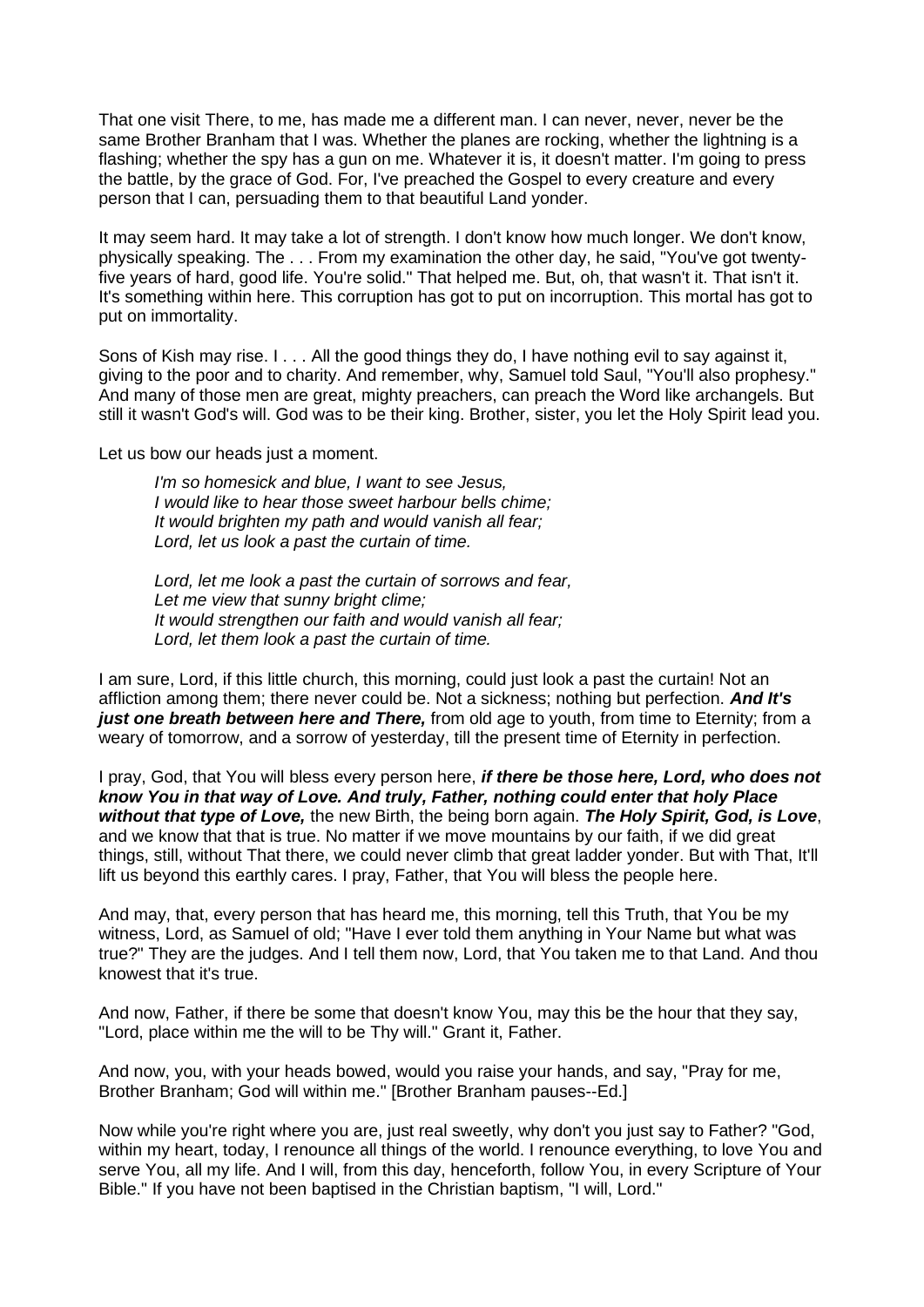"If I have not yet received the Holy Ghost . . . " You'll know when you received It. It'll give to you. It'll give to you the assurance and Love that you need. Oh, you might have done different, had sensations, like you might have shouted or spoke with tongues, which is fine. But *if that Divine Love isn't there*, believe me now, *say, "Lord, place within my heart, and in my soul, the reaching of Your Spirit, that I might love, and honor, and have that Divine Love in my heart, today*, that would take me to that Land when my final breath leaves me," while we pray. You pray, yourself, now. In your own way, you pray, ask God to do that for you.

I love you. I love you. You precious gray-headed men sitting here, who has worked hard and fed little children! You poor, old mamas who has stroked the tears from their eyes! Let me assure you this, sister, dear, it isn't that way *across the other breath yonder*. *I believe that It is*  **absolutely in the room.** It's just a dimension that we live into. This is just a corruption that we live in now.

"But will in me, Lord, Thy will to be." You pray, while we pray together.

Reverently, Lord, upon the basis of Thy Word and Thy Holy Spirit, we are so glad that we know where our birth comes from. We are glad that we were "born not of the will of man, nor of the will of flesh, but of the will of God."

And we pray, today, Father, that these who are now asking for pardoning grace, that Your Spirit will do that work, Lord. There's no way for me to do it; I'm just a man, another son of Kish. But we need You, the Holy Spirit.

God, let me be as Samuel, one who tells the Truth of the Word. And You have vindicated It, so far, and I believe that You will continue, as long as I stay true to You.

May they all now receive Eternal Life, Father. May this day never depart from them. In the hour when they come to leave this world, may this, what I have just said to them, open to a reality. And as we sit here, mortal, today, looking at our watch, thinking of our dinner, of work tomorrow, of the cares and toils of life, they'll not be Then. They'll all fade away. There will be no cares; and one great joy of Eternity. Give them that type of Life, Father, every one. And may ...

I ask You this, Father, that every person that's here this morning, that's heard me say this vision, may I meet every one of them on the other side; though there may be men here that would disagree with me, and women, too. But, Father, never let that stand in our way. May we meet them over There, and they run, too, and we grab each other, screaming, "Our precious brother." Let it be like it was shown There, Lord, to everyone, all that I love, and all that love me. I pray that it'll be that way, Lord. And I love them all. Let them appear, Father. I offer them Eternal Life now. May they do their part, to accept It. For I ask it in Jesus' Name. Amen. [Brother Branham pauses--Ed.]

We have just a few moments, to pray for the sick. I see we got a little, sick girl here, and a lady in a chair.

Now, to my most precious brethren, sisters, please do not misunderstand me. I--I don't know what happened. I don't know what happened. But, *God, when I die, let me go back There. Just let me go to that Place, is where I want to be, wherever it was.* **I'm not trying to be a** Paul that was caught up in the third heavens. I'm not saying that. I believe that He was just trying to encourage me, trying to give me a little something to push me on, in my new ministry coming up.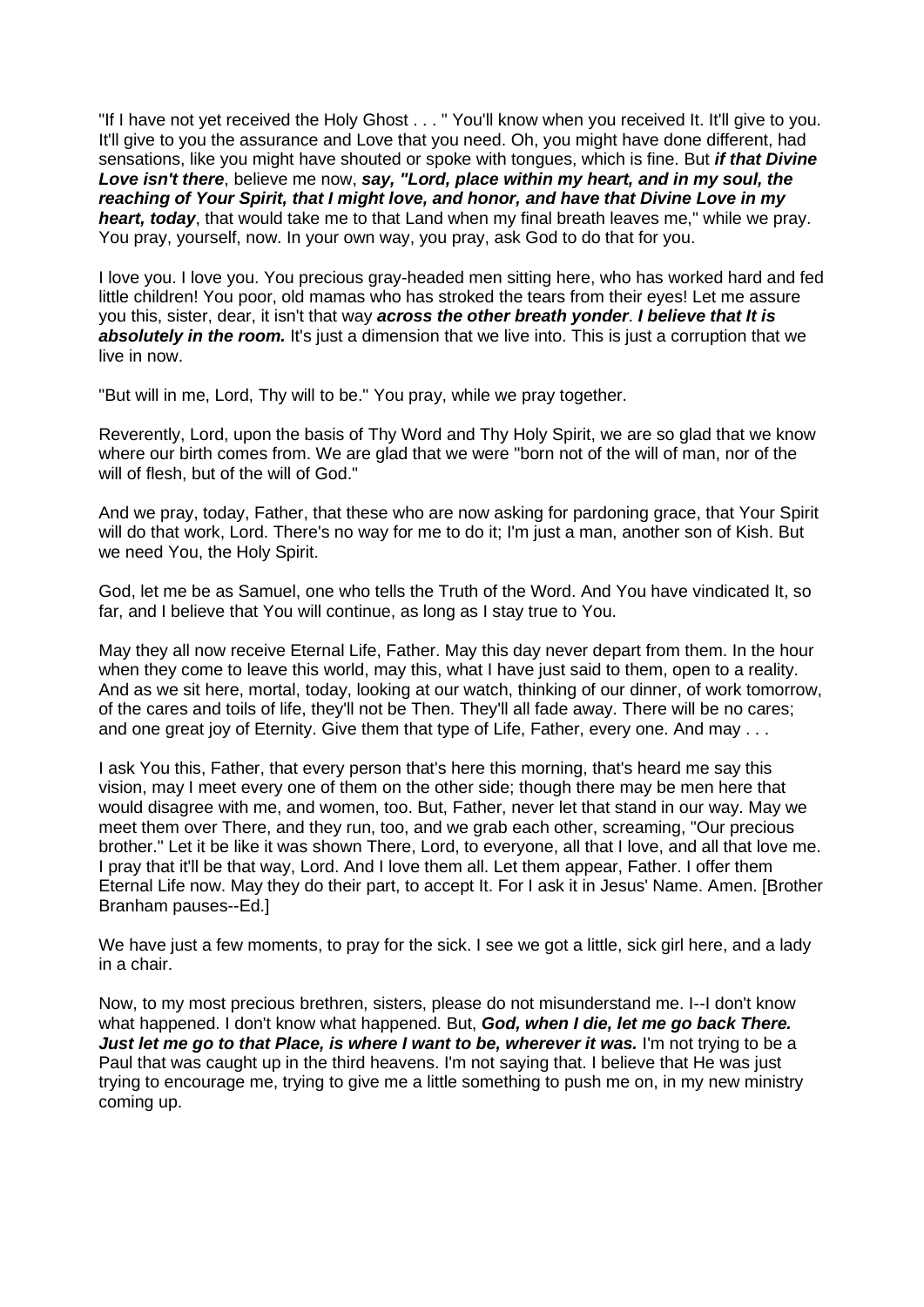### **ARTICLE IN THE FULL GOSPEL BUSINESS MEN'S "VOICE***"* **MAGAZINE**

 *(As recorded in a message, "Beyond the Curtain of Time", on Sunday 5 March 1961 at the Branham Tabernacle.)*

The other morning I was lying on my bed. I had just awoke from sleep, and I placed my hands behind my head, and relaxed with my head on the pillow. Then I began to wonder what it will be like on the other side. I realized that I have lived more than half my life, if I live to be as old as my people. And I wanted to do more for the Lord, before I left this life.

I heard a Voice, saying, *"You're just starting. Press the battle. Keep pressing."* As I lay there pondering these words, I thought, that I just imagined that I heard a voice.

Again the Voice said, *"Press the battle. Keep going. Keep going."*

Still unbelieving, I thought that possibly I had spoken the words myself. I placed my lips between my teeth, and held my hand over my mouth, and listened.

The Voice spoke again. *"Just keep pressing. If you only knew what is at the end of the road."*

I seemed to hear the music and words of an old familiar song:

*I'm home sick and blue, and I want to see Jesus, I would like to hear those harbour bells chime, It would brighten my path and banish all fears; Lord, let me look past the curtain of time.*

Then the Voice ask, "Would you like to see just beyond the curtain?"

I answered, "It would help me so much."

What happened, I cannot say. Whether I was in the body, or whether it was a translation, I do not know. But it was unlike any vision I have ever had. I could see the place to which I was taken. And I could see myself lying back there upon my bed.

I said, "This is a strange thing."

There were great numbers of people, and they came running to me, crying, "Oh, our precious brother." First came young women, apparently in their early twenties. And as they would embrace me, they said, "Our precious brother." Young men in the brilliance of young manhood, with eyes glistening like stars on a darkened night, with teeth as white as pearls, embraced me, saying, "Our precious brother."

Then I noticed that I too, had become young again. I looked at myself there, and turned and looked back at my old body lying on the bed with my hands behind my head. I said, "I don't understand this."

As I began to try to comprehend the place where I was, I began to realize that there was no yesterday and no tomorrow there. No one seemed to get tired. As a multitude of the most beautiful young women I have ever seen threw their arms around me, I discovered, there was only a great love that overwhelmed me, and no physical attraction as in the human behaviour. I noticed these young women all wore their hair down to their waistlines. And their skirts went down to their feet.

After this, Hope, my first wife, hugged me and said, "My precious brother." Then another young woman hugged me, and Hope turned and hugged the young woman.

I said, "I don't understand this. This is something entirely different from our human love. I don't want to go back to that old body on the bed."

Then a Voice spoke to me, *"This is what you preached that the Holy Ghost is. This is perfect love*. Nothing cannot enter here without it."